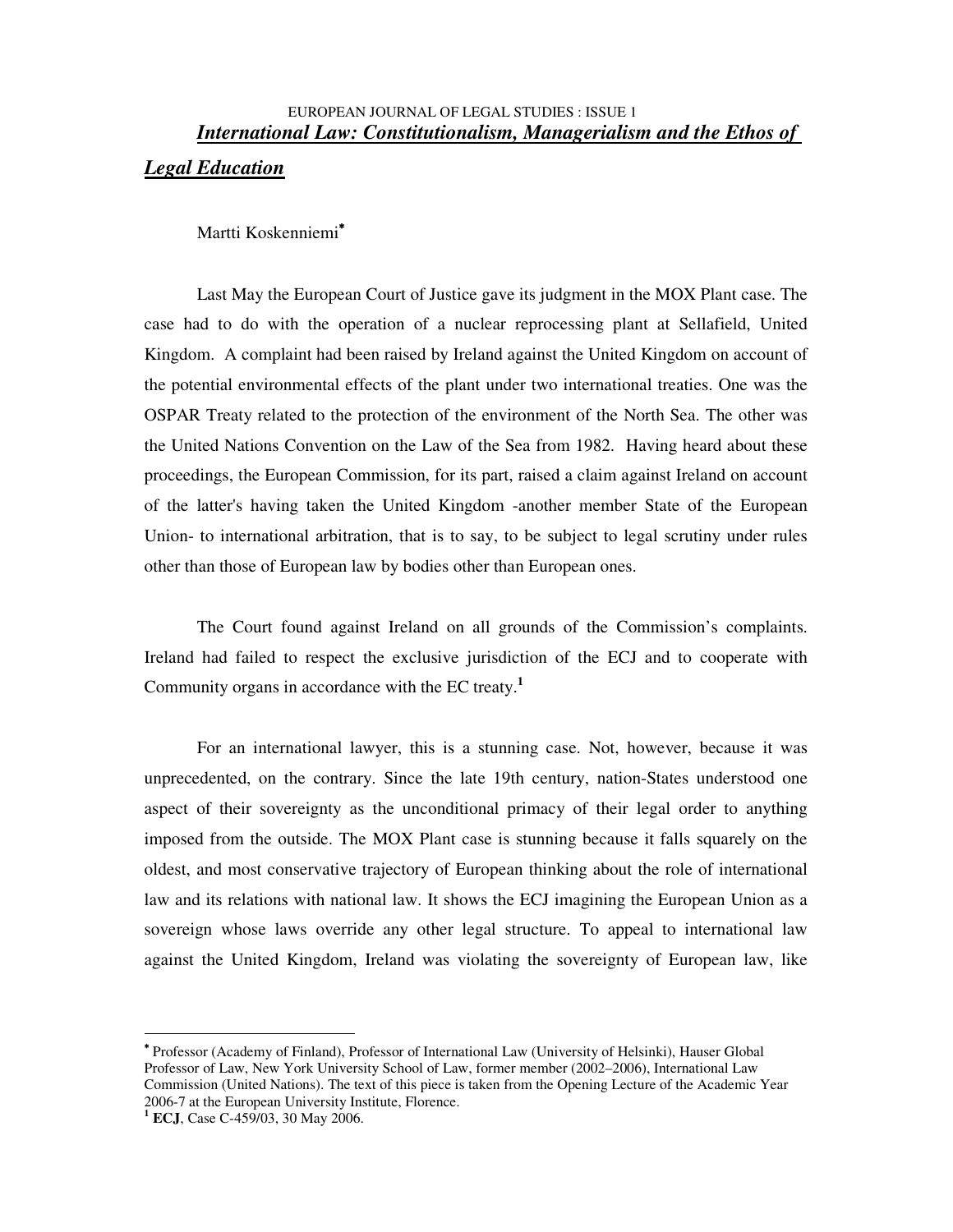Soviet dissidents, once upon a time, in appealing to the 1966 UN Covenant on Civil and Political Rights, seeking thereby to break out of the hermetic absolutism of the Soviet order.

The ECJ's view of the relations of European and international law follow the strictures of late-19<sup>th</sup> century German public law.<sup>2</sup> The two legal orders are separate, while, for EU organs, the primacy of European law is imposed as a constitutional necessity. This is the traditional dualistic position which Hans Kelsen once analysed as, in fact, a monist position with the primacy of the national legal order, a position that Kelsen saw as both solipsistic and imperialistic  $-$  this language is his.<sup>3</sup> *Solipsistic* in the sense of capable of seeing nothing other than one's own legal system; *imperialistic* because everything taking place in the world is judged from its perspective. Or, I should like to say, so long as this is convenient. In the *Bankovic* case, in the only slightly different context of the European human rights regime, the European Court of Human Rights held that it had no jurisdiction to adjudicate upon the bombing of Serbia by European war planes because it did not cover the actions of European States outside Europe when those acts could not be seen as regular acts of administration of the kind the ECHR had perceived in Turkey's behaviour in Northern Cyprus, and it would again see in Russia's actions in Moldova. **4**

But my point today is not to attack European self-centredness, or its hypocrisy. I refer to the MOX Plant case as an illustration of what is happening today to public international law, the way in which it is being sliced up into regional or functional regimes that cater for special audiences with special interests and special ethos. A *managerial* approach is emerging that envisages law beyond the state as an instrument for particular values, interests, preferences. This -I would like to suggest- is to give up the universalism that ought to animate international law and provide the *conditions* within which international actors may pursue their purposes without subscribing to those purposes itself. It is often said that international law is unable to respond to the challenges of globalisation. This critique presumes that international law is a technique for problem management. And as such, its diplomatic mores and institutional structures seem altogether too weak, even dysfunctional. The marginalisation of international law by the ECJ in the MOX Plant case is merely one example of a special

**<sup>2</sup>** See in particular, **H. TRIEPEL**, *Völkerrecht und Landesrecht*, Leipzig, Hirschfeld, 1899.

**<sup>3</sup> H. KELSEN**, *Das Problem der Souveränität und die Theorie des Völkerrechts*, Tuebingen, Mohr, 1920.

**<sup>4</sup> ECHR**, *Bankovic and others v. Belgium and 16 Other Contracting States* [admissibility], 12 Dec. 2001,

ECHR 2001-XII, § 82. See also **ECHR**, *Loizidou v. Turkey*, 18 Dec. 1996, ECHR 1996- 70, § 52.1.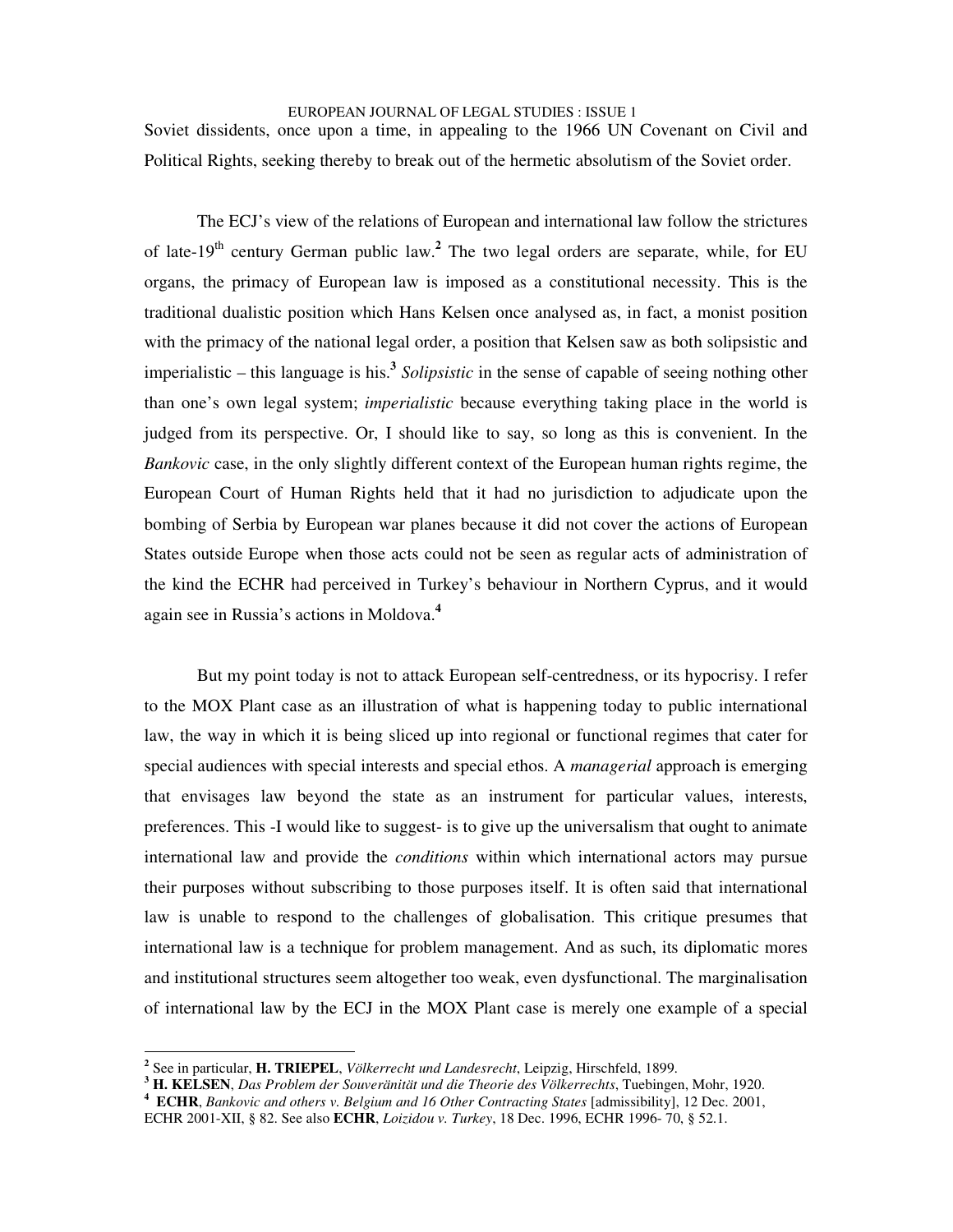international regime and a special ethos – the European regime, the European ethos claiming priority over anything general, even less universal. The European project, the Court is saying, enjoys precedence over the international project.

But Europe is not the only such project. Take for example, the *trade law project*. The WTO has been the centre of the construction of an impressive legislative edifice and case-law geared to the management of comparative advantage through free trade. The relationship of that project with other international rules is much debated: trade and human rights, trade and labour, trade and environment. The trade position was clearly stated by the Appellate Body (AB) in the *Beef Hormones* case in 1998. Faced with the question as to the status of the socalled precautionary principle under the WTO covered treaties, especially the Agreement on Sanitary and Phytosanitary Substances (SPS Agreement), the AB concluded that whatever the status of that principle "under international environmental law", it had not become binding for the WTO. **<sup>5</sup>** This approach suggests that international law comes to us in separate boxes such as "trade law" and "environmental law" that may have different principles and objectives that do not apply across the boundaries between such boxes. But how do such boxes relate to each other?

The existence of special regimes is a commonplace of international practice. 10 years ago in the *Legality of Nuclear Weapons* case (1996), the International Court of Justice structured its opinion by successively examining human rights law, environmental law, humanitarian law and the law on the use of force. **6** In the more recent *Palestine Wall* case (2004), it debated at length the relationship between what it called international human rights law and international humanitarian law. **<sup>7</sup>** The rules within the boxes were different: one prohibited killing, one permitted and regulated it. Which should have precedence? The importance of choosing the right box was highlighted by the Arbitral Tribunal set up under the UN Convention on the Law of the Sea in the MOX Plant case. Three different treatyregimes were applicable. Let me quote the Tribunal: "even if the OSPAR Convention, the EC Treaty and the Euratom treaty contain rights or obligations similar to or identical with the rights set out in [the UNCLOS], the rights and obligations under these agreements have a

**<sup>5</sup>** European Communities *-* Measures Concerning Meat and Meat Products (Hormones), 13 Feb. 1998, **WT/DS26/AB/R, WT/DS48/AB/R**, §§ 123-125.

**<sup>6</sup> ICJ**, *Legality of the Threat or Use of Nuclear Weapons,* Advisory Opinion, 8 July 1996, *Rec.*, 226.

**<sup>7</sup> ICJ**, *Legal Consequences of the Construction of a Wall in the Occupied Palestinian Territory*, Advisory Opinion, 9 July 2004, *Rec.*, 130, §§ 86-113.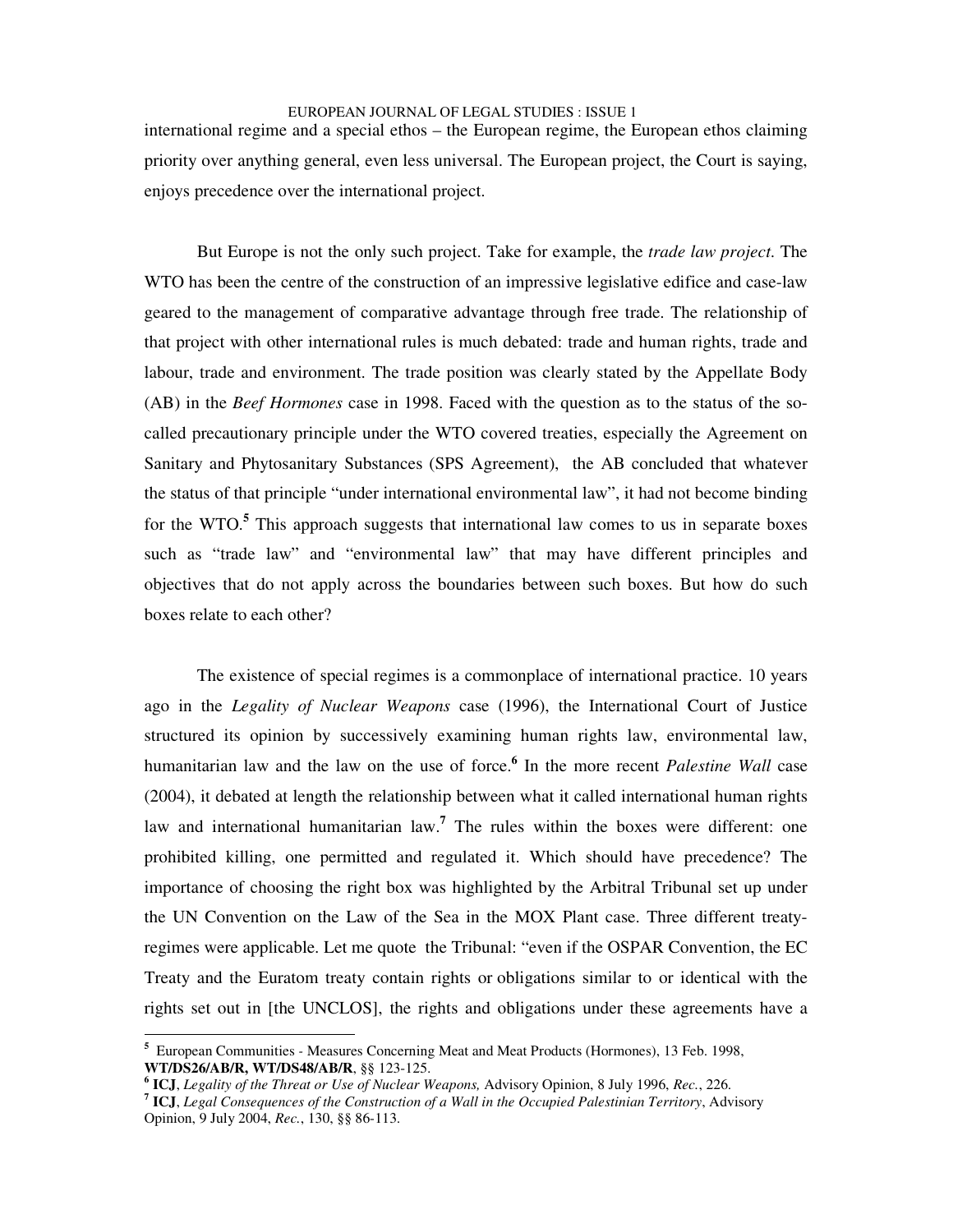separate existence from those under [the UNCLOS]". **<sup>8</sup>** This meant, the Tribunal held, that the application of even the same rules by different institutions might be different owing to the "differences in the respective context, object and purposes, subsequent practice of parties and *travaux preparatoires*". **9**

It is not only that the boxes have different rules. Even if they had the same rules, they would be applied differently because each box has a different objective and a different ethos, a different structural bias: to examine nuclear weapons from a human rights perspective is different from looking at it from a laws of war perspective; a free trade perspective on chemical transports does not render the same result as an environmental perspective, *whatever the rules*. And the objective and the ethos of a regime are not just some incidental aspect of it. What is significant about projects such as trade, human rights, or indeed "Europe", is precisely the set of values or purposes that we link with them. To be doing "trade law" or "human rights law", or "environmental law" or "European law" '-as the representatives of those projects repeatedly tell us- is not just to operate some technical rules but to participate in a culture, to share preferences and inclinations shared with colleagues and institutions who identify themselves with that "box".

Now this would not be too significant if the boxes had clear-cut boundaries and we could resolve jurisdictional overlaps by some superior set of rules. This is how international law saw itself in the late-19th century when the boxes were legal systems of sovereign states. But now there is no such superior set of rules. It is international law itself that is broken down into such boxes, each of them -remember- both solipsistic and imperialistic. The boxes do not emerge from any overarching plan. They grow spontaneously, through *functional specialisation* that has separated spheres of international life and made them increasingly autonomous from each other. Much of modern sociology is about this and tends to convey it as natural, inevitable process. But if it is so, then it is inevitable only in the sense that the predominance of powerful interests where there is no law is inevitable. In fact, there is nothing natural or inevitable about such boxes. They emerge from field-construction, of narration, of pinning informal labels on aspects of the world that describe them from the perspective of particular interests or objectives. And any international event may be

**<sup>8</sup> International Tribunal for the Law of the Sea**, *MOX Plant* case, *Request for Provisional Measures Order [Ireland* v. *the United Kingdom]*, 3 Dec. 2001, *ILR*, 2005, p. 273, § 50.

**<sup>9</sup>** *Ibid.*, pp. 273-274, § 51.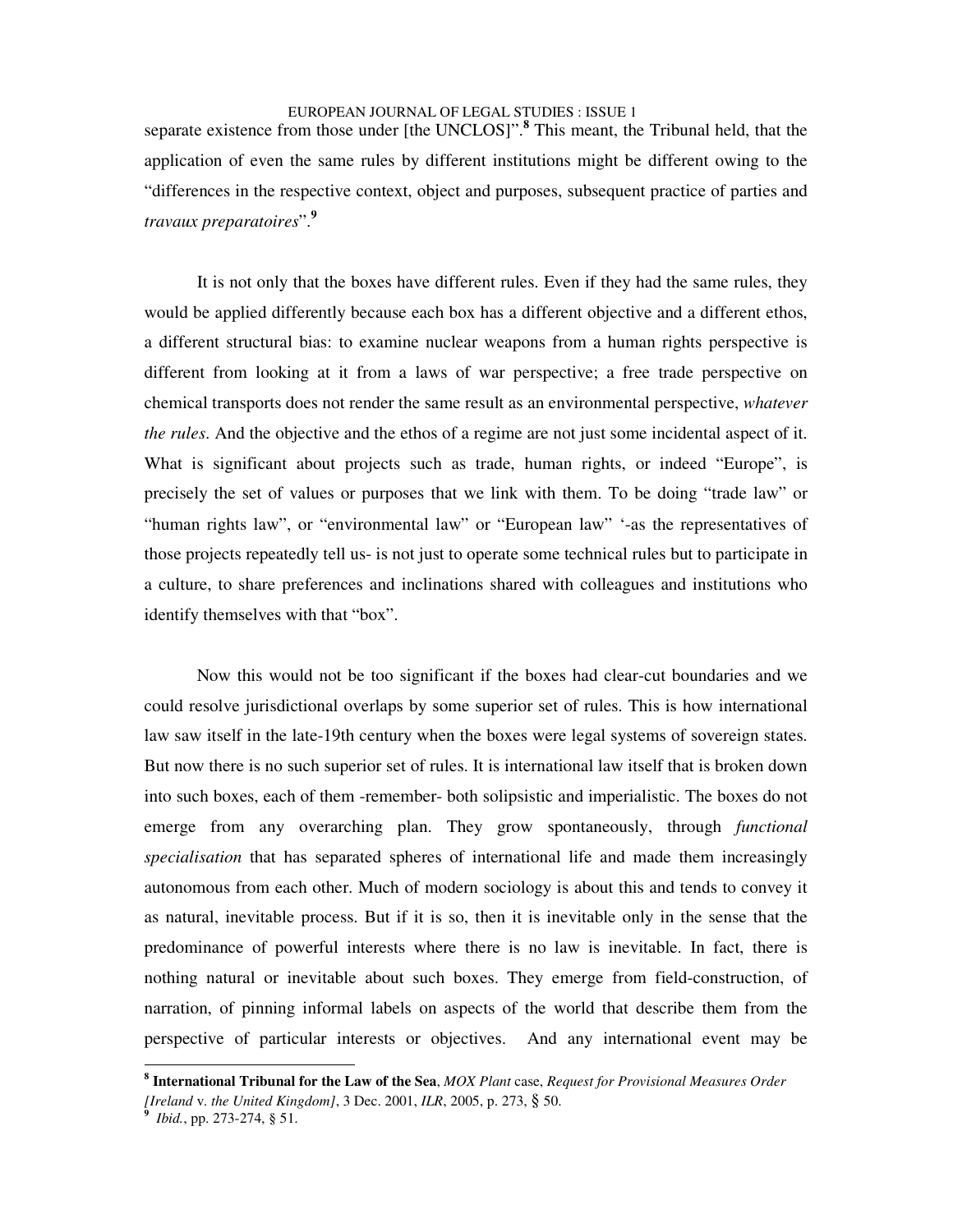described from any such perspective: the processing of nuclear materials by the sea relates at least to environmental law, trade law, the law of the sea, perhaps the law of maritime transport and certainly also human rights. The characterisations do not follow from the "nature" of the activity but the interest from which it is described. An activity does not fall into a box because of what it is like intrinsically, but what the perspective is from which we want to describe it. And, we have to ask, how is that perspective determined?

A man with a hammer sees every problem as a nail. **<sup>10</sup>** A specialised institution is bound to see every problem from the angle of its specialisation. Trade institutions see every policy as a potential trade restriction. Human rights organs see everywhere human rights problems, just like environmental treaty bodies see the political landscape in terms of environmental problems and so on. This is why the ECJ saw in the operation of the British nuclear installation a problem of European law, not a problem in the law of the sea or a problem of the pollution of the North Sea environment. Of course the ECJ would be happy to deal with matters relating to the pollution of the seas, because, in so doing, it could make sure that it was treated from the perspective of the interests and preferences -the project- it is called upon to advance. This is like the nation-State, once upon a time understood by some German lawyers as a "*Gesamtplan des menschlichen Kulturlebens*" – a total plan of human social life. **11** In the same way, every system, every regime is capable of extending to the whole world, covering everything from its own perspective, the combination of solipsism and empire that Kelsen detected in the project of the nation-State.

Yet the analogy with the State goes further. In the recent WTO case on the European prohibition of Genetically Modified organisms the question arose whether the Panel should take account of the 1992 Convention on Biological Diversity and the related Biosafety Protocol of 2000. It could do so under Article 31 (3) (c) of the Vienna Convention on the Law of Treaties according to which international agreements -including the WTO agreementsshould be interpreted by taking account of the *other obligations* of the parties. The Panel found, however, that *all* parties to the WTO treaty had to be parties to that other treaty as well. Because the United States had not joined the biosafety protocol, it could not be

**<sup>10</sup> D. KENNEDY**, "Tom Franck and the Manhattan School", *NYU-J.Int'lL&Pol.*, 2002-2003, p. 399.

**<sup>11</sup>** See **E. KAUFMANN**, *Das Wesen des Völkerrechts und die Clausula 'rebus sic stantibus':*

*Rechtsphilosophische Studie zum Rechts-, Staats- und Vertragsbegriffe*,Tübingen, 1911.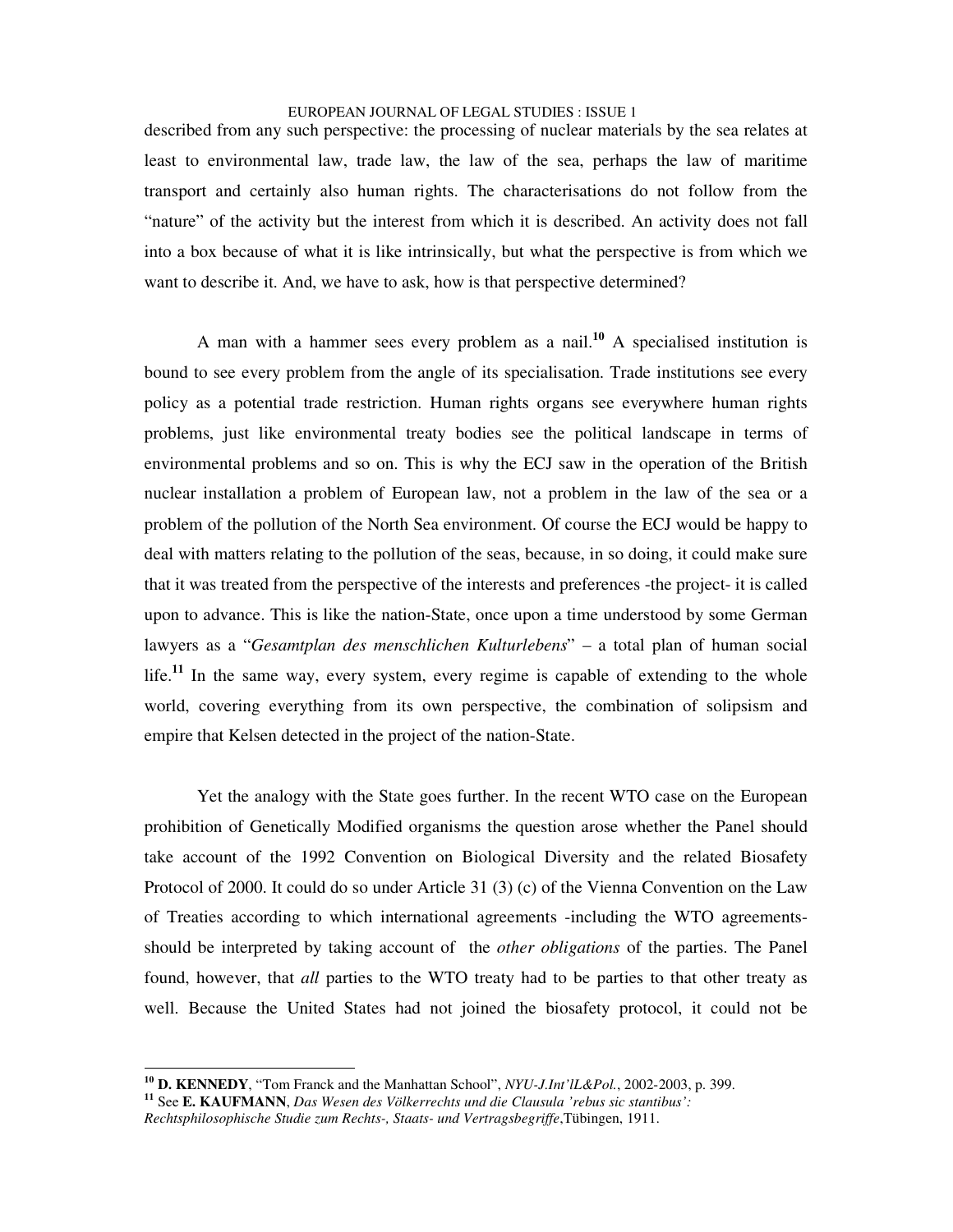applied.<sup>12</sup> The position is identical with the classical constitutional law dualism that accepts that international obligations may be applied in domestic organs only if their provisions have been incorporated as parts of domestic law. Applied to a multilateral treaty with dozens of parties, the requirement of *identical* membership makes it practically impossible ever to find a multilateral context where reference to other treaties -the other box- would be allowed. The panel buys what it calls the "consistency" of the WTO Treaty at the cost of the consistency of international law.

Now the various regimes or boxes -European law, trade law, human rights law, environmental law, investment law and so on- all tend to act in this way. Human rights bodies have developed a steady jurisprudence under which the interpretative principles applicable to human rights treaties differ from principles applicable to other treaties, enabling an activist role by human rights bodies. **<sup>13</sup>** Or think of the criminal law box. In the *Tadic* case, the ICTY, observed that the standard of responsibility to judge foreign involvement in civil war set down by the ICJ in 1986 -hat is, whether that foreign power had *effective* control over domestic guerrillas- was not applicable in international criminal law where a broader standard of "overall control" was applicable.<sup>14</sup> It is hardly a surprise that the direction of the deviation is in favour of wider jurisdiction of the relevant expert organ.

This is *managerialism*. Each regime understood as a purposive association and each institution assumed to have jurisdiction wide enough for realising it. There would be nothing irregular here if that process were controlled by something like an international political society determining the jurisdiction of each regime. This was the utopia of inter-war sociological jurisprudence that saw the League of Nations and other international organisations as parts of a global process of functional differentiation through which a global society regulated its own affairs. This was a radical cosmopolitan view that took from Kant

**<sup>12</sup>** *European Communities-Measures Affecting the Approval and Marketing of Biotech Products*, 29 Sept. 2006, **WT/DS291-293/R**, p. 335, § 7.74. On the general problem, see **C. McLACHLAN**, "The Principle of Systemic Integration and Article 31 § 3 (c) of the Vienna Convention", *ICLQ*, 2005, pp. 279-320.

**<sup>13</sup>** See **Human Rights Committee**, *General Comment No. 24, relating to reservations made upon ratification or* accession to the Covenant or the Optional Protocols thereto, or in relation to declarations under article 41 of *the Covenant*, 1994, **UN Doc., CCPR/C/21/Rev.1/Add.6**, reprinted in **UN Doc. HRI/GEN/1/Rev.6**, at p. 161, § 11; **ECHR**, *Belilos* v. *Switzerland*, 29 Apr. 1988, *Series A*, Vol. 132, § 50.

**<sup>14</sup>** See **ICTY, Appeals Chamber**, *Tadic Case*, IT-94-1-A, *Judgement*, 15 July 1999. See also *ILM*, 1999, pp. 1540-1546, §§ 115-145.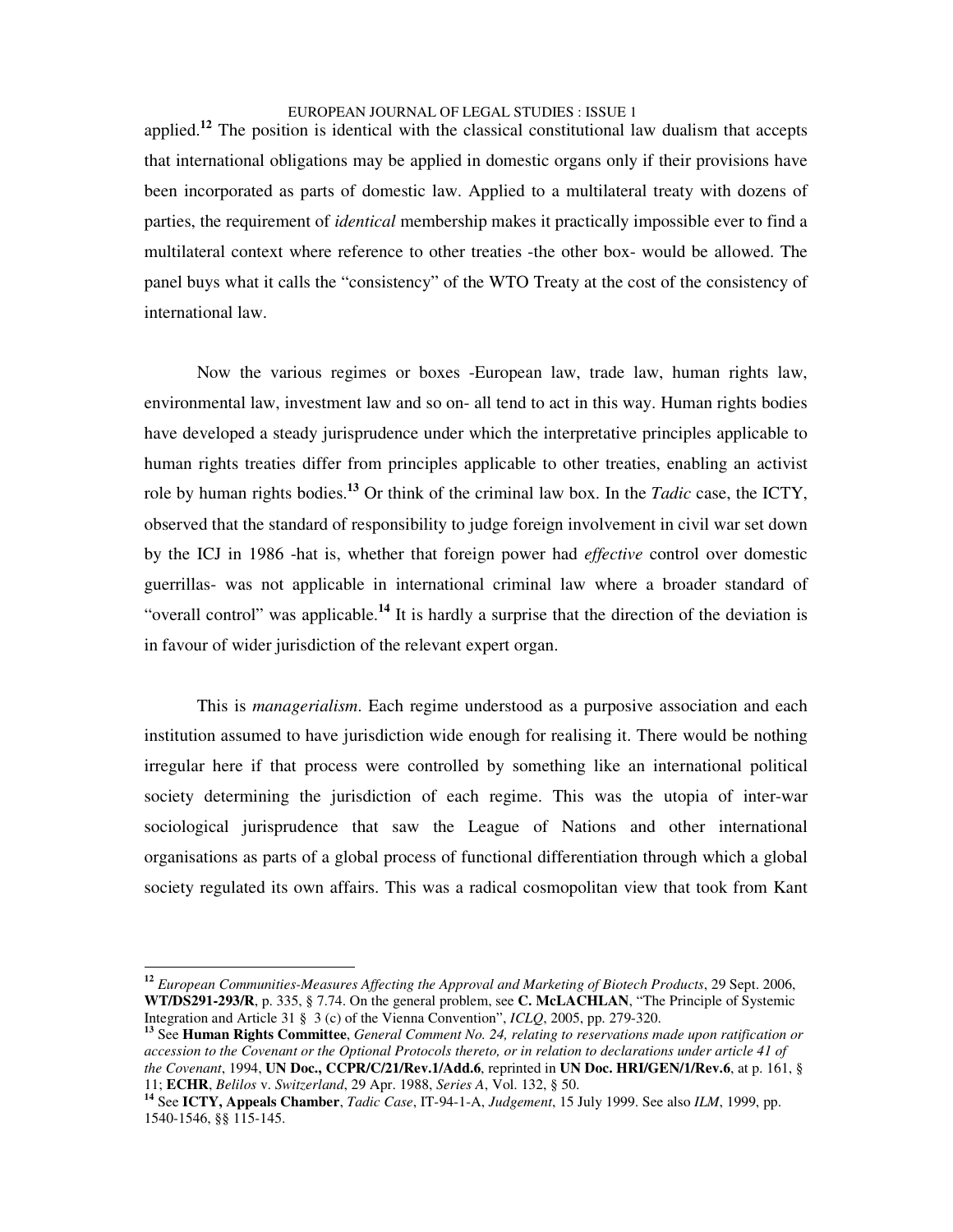and Benjamin Constant the view that trade and interdependence will lead into a global federation in which humanity's affairs are conducted under a universal republic.

But there is no global legislative power, no world government under which the WTO could be seen like a global ministry of trade, the Kyoto process as activities of a global environmental ministry or trials of war criminals as something carried out by a global executive arm. Carla del Ponte looks almost like a private entrepreneur. Differentiation does not take place under any single political society. Instead it works though struggle in which every purpose is hegemonic in the sense of seeking to describe the social world through its own vocabulary so that its own expertise would apply and its structural bias would become the rule. The "wide reading of security" by the Security Council is one example. "Sustainable development" is still a fragile compromise between development and environmental experts. Every conceptual move is a move in a game of power where the one that has mastery over the concept, will also have the power to decide.

The realisation of a particular purpose is no automatic affair, however. Contingent events and novel problems emerge constantly. The purpose needs to be translated into appropriate reactions to changing circumstances. To undertake this, there have to be experts treaty bodies, committees, compliance groups and so on- to find the right policy that will guarantee the optimal realisation of the purpose in practice, to interpret and draw conclusions from it. Out of a huge scope of materials, let me give you just one recent example. At its most recent session in 2006, the International Law Commission (ILC) finalised a "Draft Convention on the Law of Transboundary Aquifers" – the rights and obligations with regard to the world's groundwater resources. **<sup>15</sup>** The draft invites States to construct "plans" for each aquifer system, taking into account "the present and future needs and alternative water sources for the aquifer states". The "relevant factors" that should be taken into account include items such as "the natural characteristic of the aquifer system", "the social and economic needs of the States concerned" and "the existing and potential utilisation of the aquifer" and so on, with the final paragraph according to which:

"The weight to be given to each factor is to be determined by its importance with regard to specific transboundary aquifer or aquifer system in comparison with that of other relevant factors. In

**<sup>15</sup> ILC**, *Draft Report of the International law Commission on the Work of its Fifty-Eighth Session*, Chapter VI: Shared Natural Resources; *Draft Articles on the Law of Transboundary Aquifers adopted by the Commission on First Reading*, **A/CN.4/L.694/Add.1**, 4 July 2006.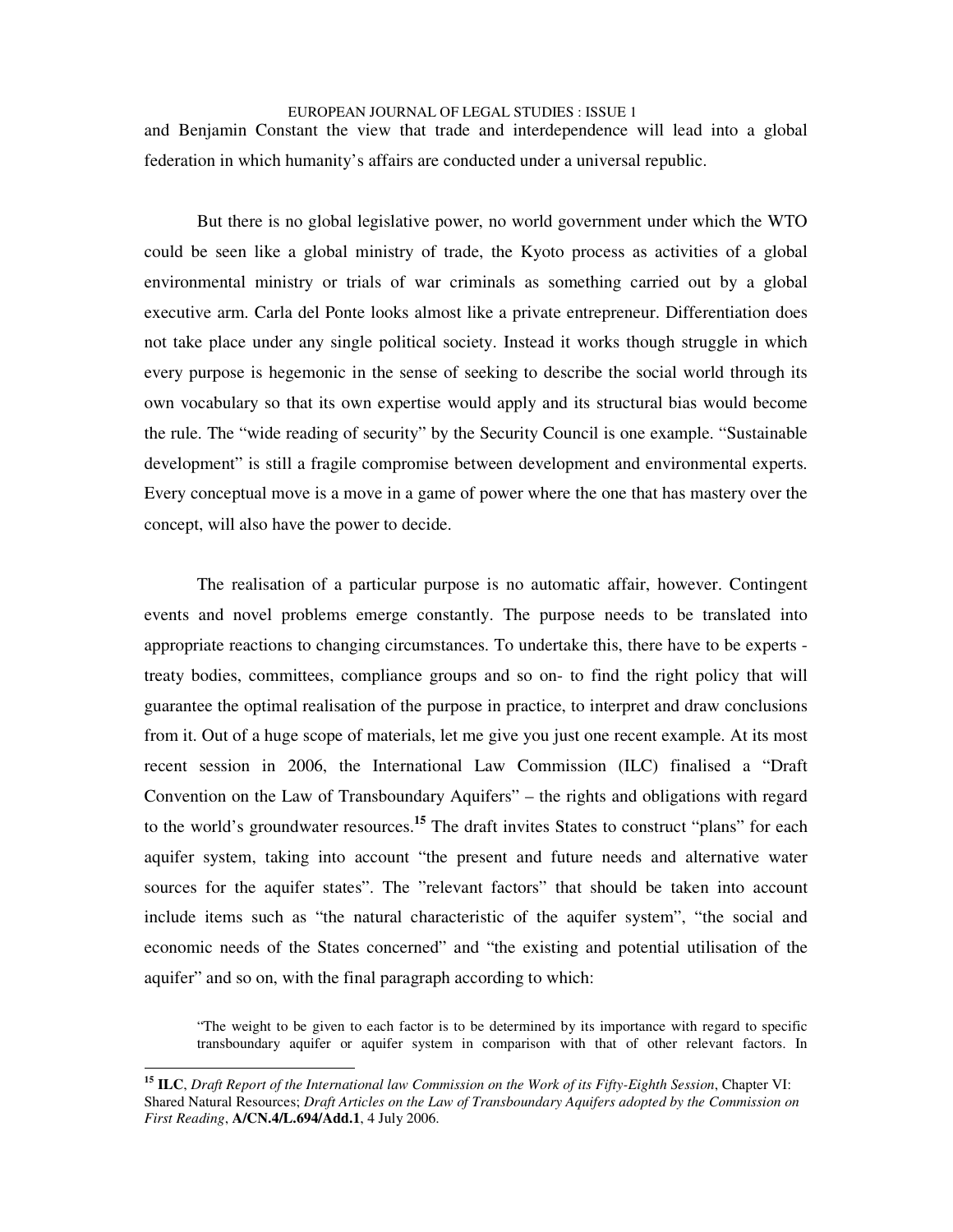determining what is equitable and reasonable utilization, all relevant factors are to be considered together and a conclusion reached on the basis of all the factors. However, in weighing different utilizations of a transboundary aquifer or aquifer system, special regard shall be given to vital human needs". **16**

This pattern is repeated in many recent instruments.<sup>17</sup> To agree to a treaty is to agree on a continued negotiation and contextual deal-striking, with functional interests in a decisive position. It is easy to understand why this would be so. Management on a global scale is difficult. The unforeseeability of future events, including the effect that any determining rules might have in practice suggests that such rules ought not to be laid out at the outset. For every rule might cover some case which we would not wish to cover – and it might fail to attach to situations where we would have wanted to apply it, had we only known of such situations beforehand. Hence global management will have to take place by open-ended standards that leave experts with sufficient latitude to adjust and optimize, to balance and calculate.

So we are left with *managerialism* in the precise sense that law turns onto rules of thumb or soft standards that refer to the best judgement of the experts in the box - substance, thoroughly committed to advance the purposes of the appropriate box. That is why they have been elected to serve in those bodies in the first place. That is why solipsism and empire seem unavoidable: Trade bodies condemned to advance trade, human rights bodies human rights, environmental bodies, environmental interests and so on.

International lawyers -especially European international lawyers- have sought to combat this through the vocabulary of *constitutionalism*. They have tried to imagine that a kind of a federal world is *already* there, that the UN Charter can (and ought to) be read like a world constitution. Perhaps, after all, Latin formulas such as *jus cogens* or obligations *erga omnes* represent universal values*.* **<sup>18</sup>** But which values? No doubt, free trade for trade bodies,

**18** For an early twentieth-century suggestion to deal with international law in a constitutional way, see **A. VERDROSS**, *Die Verfassung der Völkerrechtsgemeinschaft*, Vienna, Springer, 1926. Today, Christian Tomuschat writes of international law as a "comprehensive blueprint for social life" in his "International Law: Ensuring the Survival of Mankind on the Eve of A New Century", *RCADI*, 2001, Vol. 281, pp. 63-72. See also the commentary and elaboration in **A. VON BOGDANDY**, "Constitutionalism in International Law. Comment on a Proposal from Germany", *Harv.Int'lL.J.*, 2001, pp. 223-242. For a Francophone version, see **P.-M. DUPUY**, "L'unité de l'ordre juridique international ", *RCADI,* 2002, Vol. 297, especially pp. 269-313 (on *jus cogens*). See also **S. KADELBACH**, "Ethik des Völkerrechts unter Bedingungen der Globalisierung", *ZaöRV*, 2004, pp. 1-20; and **E. DE WET**, "The Emergence of International and Regional Value Systems as a Manifestation of the Emerging International Constitutional Order", *Leiden Journal of International Law*, 2006, pp. 611-632.

**<sup>16</sup>** Draft Article 5 § 2, *ibid.*, p.4.

**<sup>17</sup>** Draft Article 5 § 2, *ibid*, p. 4.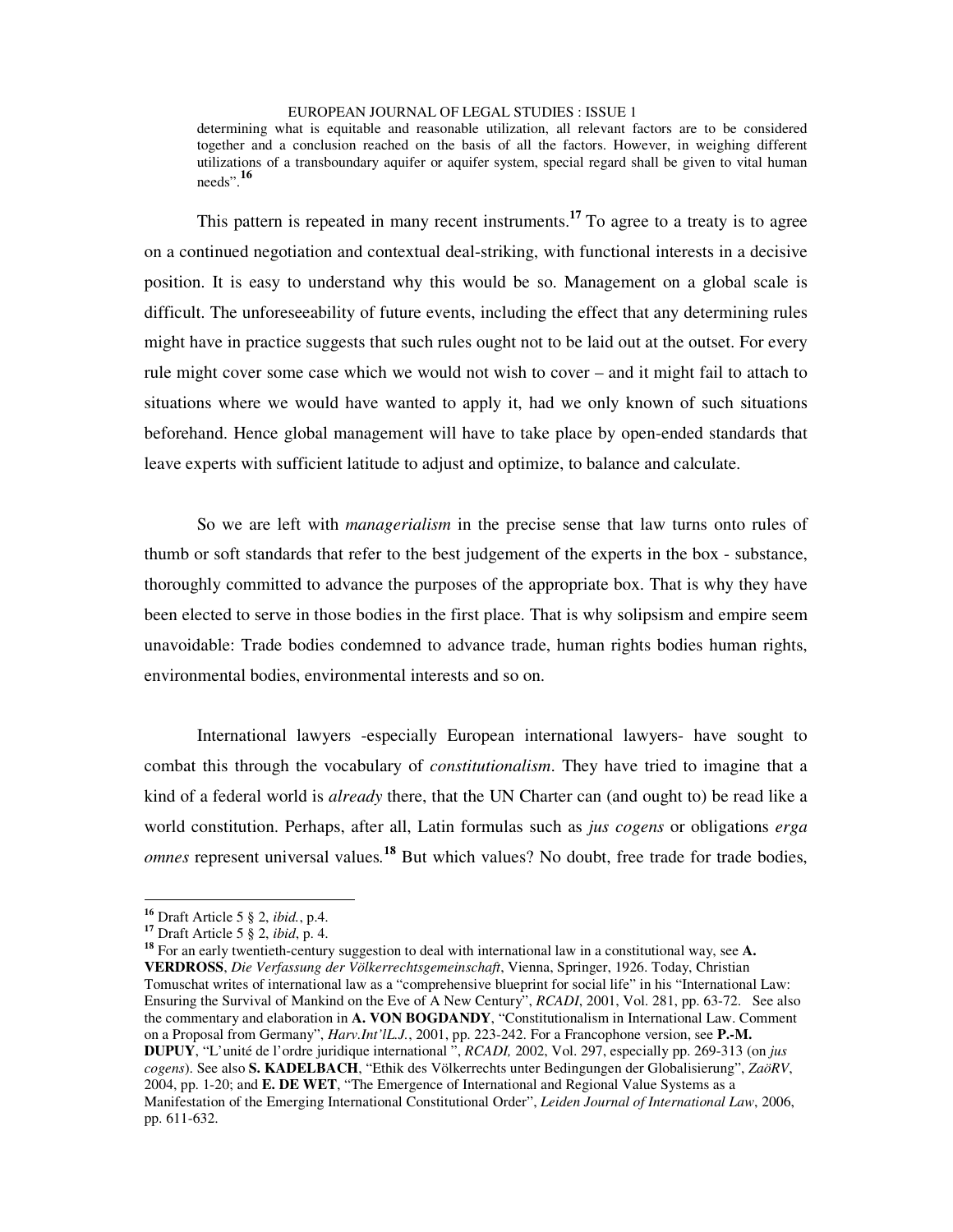human rights for human rights organs, environmental values for environmental regimes, security for the Security Council, each such "value" again sub-divided into a mainstream understanding of its practical implications and a minority challenge. Constitutionalism, as we know it historically, relies on some basic understanding of the common good, some sense of a law as a shared project for a reasonably clearly defined (and often historically informed) objective. **19** In the international world, there is no semblance of this – that is to say, beyond the very values of free trade, human rights, clean environment, fight against impunity and so on – values that demand managerial regimes for their realisation. If fragmentation and deformalisation have set the house of international law on fire, grasping at values is to throw gas on the flames.

A more plausible constitutionalism is formal and suggests that no special regime has ever been understood as independent from general law. In a typical case from 1928, for example, a claims commission interpreting a treaty did not hesitate to state as follows:

"Every international convention must be deemed tacitly to refer to general principles of international law for all the questions that it does not itself resolve in express terms and in a different way".<sup>20</sup>

This seems practically self-evident. No lawyer will refuse to find States as States, or ask for evidence for the rule of *audiatur et altera pars* merely because a technical regime is silent about such matters. They are structurally given, not positively enacted. This, I suppose, is why in its very first case, the WTO Appellate Body observed that the WTO agreements "should not be read in clinical isolation from public international law"<sup>21</sup> and later specified that "[c]ustomary international law applies generally to the agreements between WTO members".<sup>22</sup> "Boxes" such as the European or Inter-American human rights convention make constant reference to general international law without any act of incorporation. **<sup>23</sup>** Last year

**<sup>19</sup>** As articulated, *e.g.*, in **T.R.C. ALLEN**, *Constitutional Justice. A Liberal Theory of the Rule of Law*, Oxford University Press, 2001, pp. 21-25.

**<sup>20</sup>** *Georges Pinson Case* (Fr. v. Mex.), *R. Int'l Arb. Awards*, 1928, No 5, p. 422.

**<sup>21</sup> Appellate Body**,*United States - Standards of Reformulated and Conventional Gasoline*, 20 May 1996, **WT/DS2/AB/R**, DSR 1996-I, p. 16.

**<sup>22</sup> Panel Report**, *Korea - Measures Affecting Government Procurement*, 19 January 2000, **WT/DS163/R**, § 7.96.

**<sup>23</sup>** In the *Bankovic Case* (1999), the European Court of Human Rights "recall[ed] that the principles underlying the Convention cannot be interpreted and applied in a vacuum. The Court must also take into account any relevant rules of international law when examining questions concerning its jurisdiction and, consequently, determine State responsibility in conformity with the governing principles of international law, although it must remain mindful of the Convention's special character as a human rights treaty. The Convention should be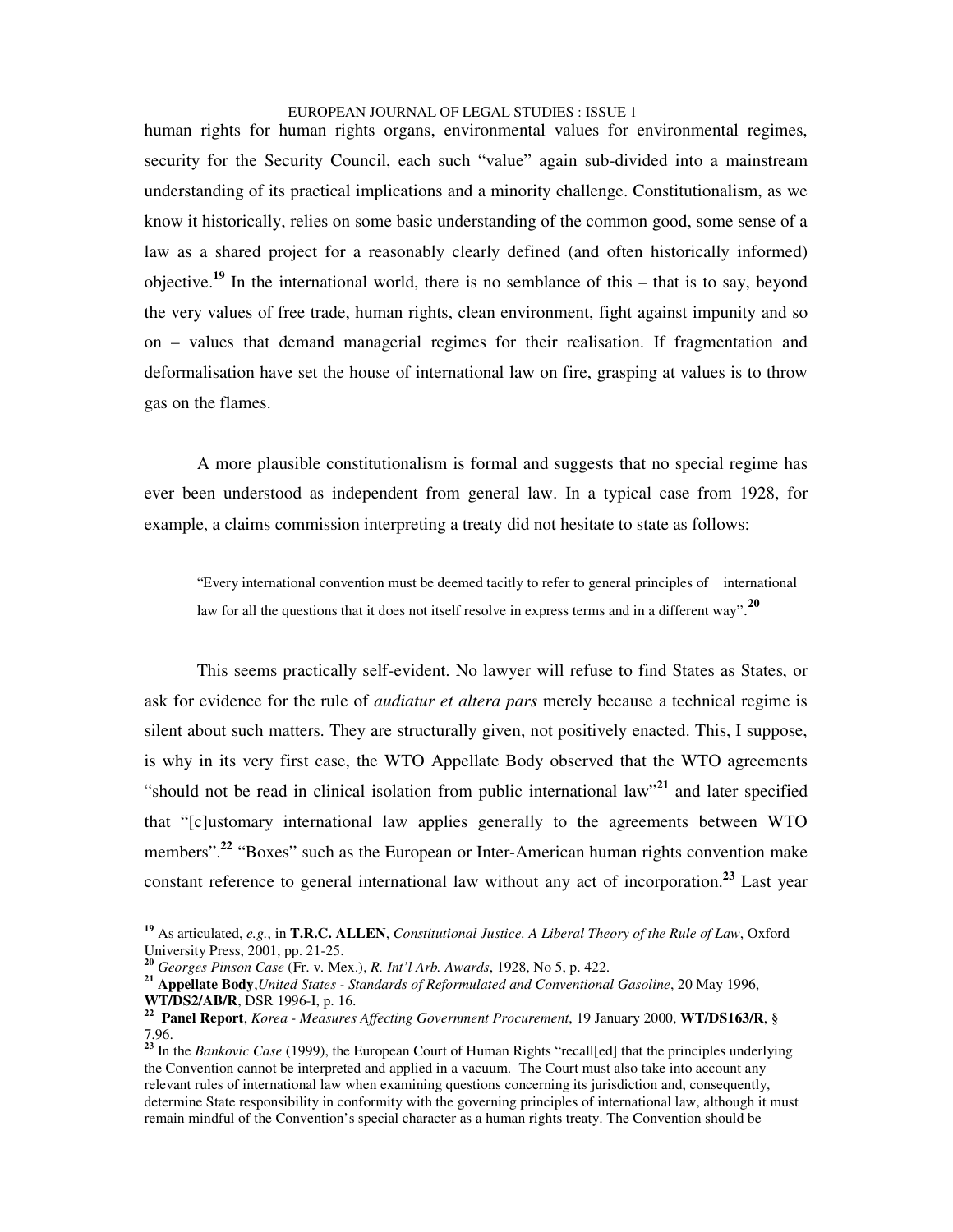the ILC adopted a Report on "fragmentation" where it found no legal regimes *outside* general international law. The boxes of trade, environmental protection or human rights did have special rules for rule-creation, rule-application and change. This is what made them special after all. But when those rules run out, or regimes fail, then the institutions always refer back to the general law that appears to constitute the frame within which they exist. **24** In this respect, European jurisprudence seems to have got it right. Law is a whole – or in the words of the first conclusion made by the ILC Study Group, "International law is a legal system". You cannot just remove one of its fingers and pretend it is alive. For the finger to work, the whole body must come along. **25**

This kind of constitutional holism is right to suggest that functional regimes or expert systems do not float in a normless vacuum. Their claim to validity and speciality is completely dependent on a general law somewhere "out there". But there do not exist definite hierarchies to resolve *conflicts* between such regimes. Although the ILC Study Group discovered that no regime, however special, was autonomous from international law, it did not feel it appropriate to give indication of whether in cases of conflict the special regime should be read as an *exception to* or an *application of* the general law. Practice showed examples of both, and it was impossible to determine which way the equation should go in the abstract. After all, such cases express the tension between particularism and universalism and the mere speciality or generality of a regime gives no conclusive reason to prefer it.<sup>26</sup> It is not even clear what "general" and "special" mean in this context. It may be natural for international lawyers to think of their specialisation as "general". But it is unsurprising that other lawyers see it as a particularly exotic craft relevant mainly for the quaint rituals of the

interpreted as far as possible in harmony with other principles of international law of which it forms part" [*Bankovic v. Belgium and others*, at p. 351, § 57; references omitted]. For a discussion, see **L. CAFLISCH and C. TRINDADE**, " Les conventions américaine et européenne des droits de l'homme et le droit international général", *RGDIP*, 2004, pp. 5-63. **24**

*Fragmentation of International Law. Problems caused by the Diversification and Expansion of International law, Report of the Study Group of the International Law Commission*. Finalized by Martti Koskenniemi **A/CN4/L.682**, 13 April 2006. The way allegedly "self-contained" regimes link to general international law is discussed on pp. 65-101. The 42 conclusions prepared by the Study Group on the question of fragmentation on the basis of the 'Analytical Report' are contained in *Fragmentation of international law: difficulties arising from the diversification and expansion of international law: Report of the Study Group of the International Law Commission*, **A/CN.4/L.702**, 18 July 2006, pp. 7-25.

**<sup>25</sup>** For two more recent examples in a burgeoning literature, see, **A. LINDROOS and M. MEHLING**, "Dispelling the Chimera of 'Self-Contained Regimes' International Law and the WTO", *EJIL*, 2005, pp. 857- 878; **B. SIMMA and D. PULKOWSKI**, "Of Planets and the Universe: Self-Contained regimes and International Law", *EJIL*, 2006, pp. 483-530.

<sup>&</sup>lt;sup>26</sup> For the inconclusive discussion in international law of the status of regional vs. universal regimes and for the conclusion on 'general law'/'special law' relations see 'Analytical Report', *supra* note 24, pp. 102-115.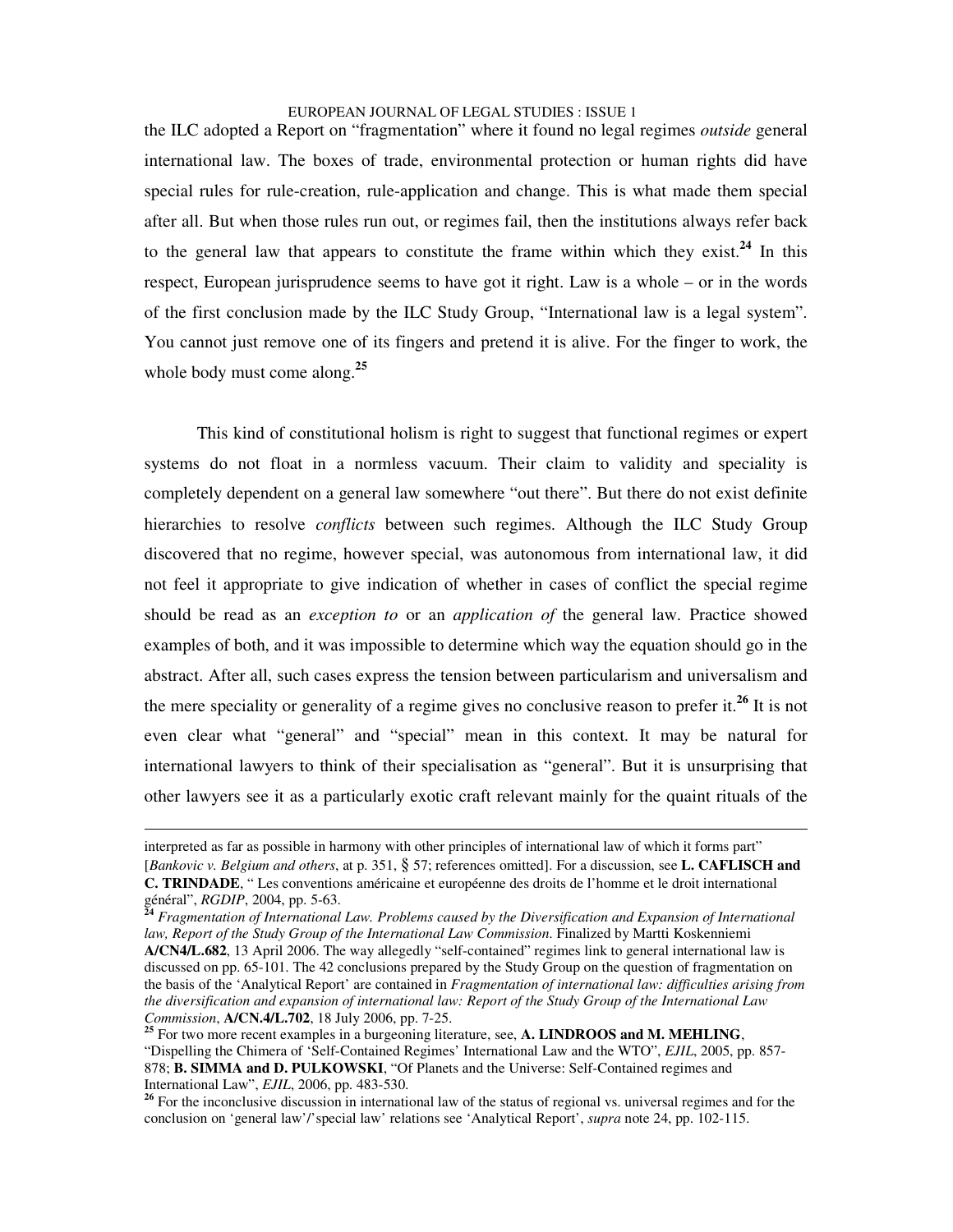diplomatic tribe, living somewhere between 45th and 52nd Streets, Second Avenue, NYC. The same is true of cases of lateral "box-conflict". Of course, an EU rule might conflict with the law of the sea, or a regime on the use of force might conflict with a principle of humanitarian law. But in the absence of a meta-rule about what to do in such a case -a rule, in other words, that would set definite priorities between the preferences of "trade", "human rights", "environment" and so on- what to do will have to depend on the circumstances. **27**

Constitutionalism responds to the worry about the "unity of international law" by suggesting a hierarchical priority to institutions representing general international law (especially the United Nations Charter). **<sup>28</sup>** Yet it seems difficult to see how any politically meaningful project for the common good (as distinct from the various notions of particular good) could be articulated around the diplomatic practices of United Nations organs, or notions such as *jus cogens* in the Vienna Convention on the Law of Treaties. Fragmentation is, after all, the result of a conscious *challenge* to the unacceptable features of that general law and the powers of the institutions that apply it. This is why there will be no hierarchy between the various legal regimes in any near future. The agreement that some norms simply *must* be superior to other norms is not reflected in any consensus regarding who should have final say on this. The debate on an international constitution will not resemble domestic constitutionmaking. This is so not only because the international realm lacks a *pouvoir constituant* but because if such presented itself, it would be empire, and the constitution it would enact would not be one of an international but an imperial realm. **29**

The problem with constitutionalism is that it imagines itself as a project of institutional *architectonics* based on the assumption that what is wrong with the world is the heterogeneity of interests, preferences, values, the nature of the international world as an "anarchical society". Constitutionalism aligns itself with European nostalgia since the Renaissance for the Roman Empire as the uncorrupted "origin" of European politics. The constitutionalists still grapple with the division of Christendom and the fragmentation of the Holy Roman Empire – separateness and sovereign powers as a tragedy to be overcome by future unity. From this view, international law ought to be seen as an *institutional project*, a

**<sup>27</sup>** See especially 'Conclusions', *supra* note 24

**<sup>28</sup>** See especially **B. FASSBENDER**, "The United Nations Charter as a Constitution of the International Community", *Col.J Transnat'lL*., 1998, pp. 530-619.

<sup>&</sup>lt;sup>29</sup> This is why international constitutionalism has always been dependent on the constructive efforts of the international law profession.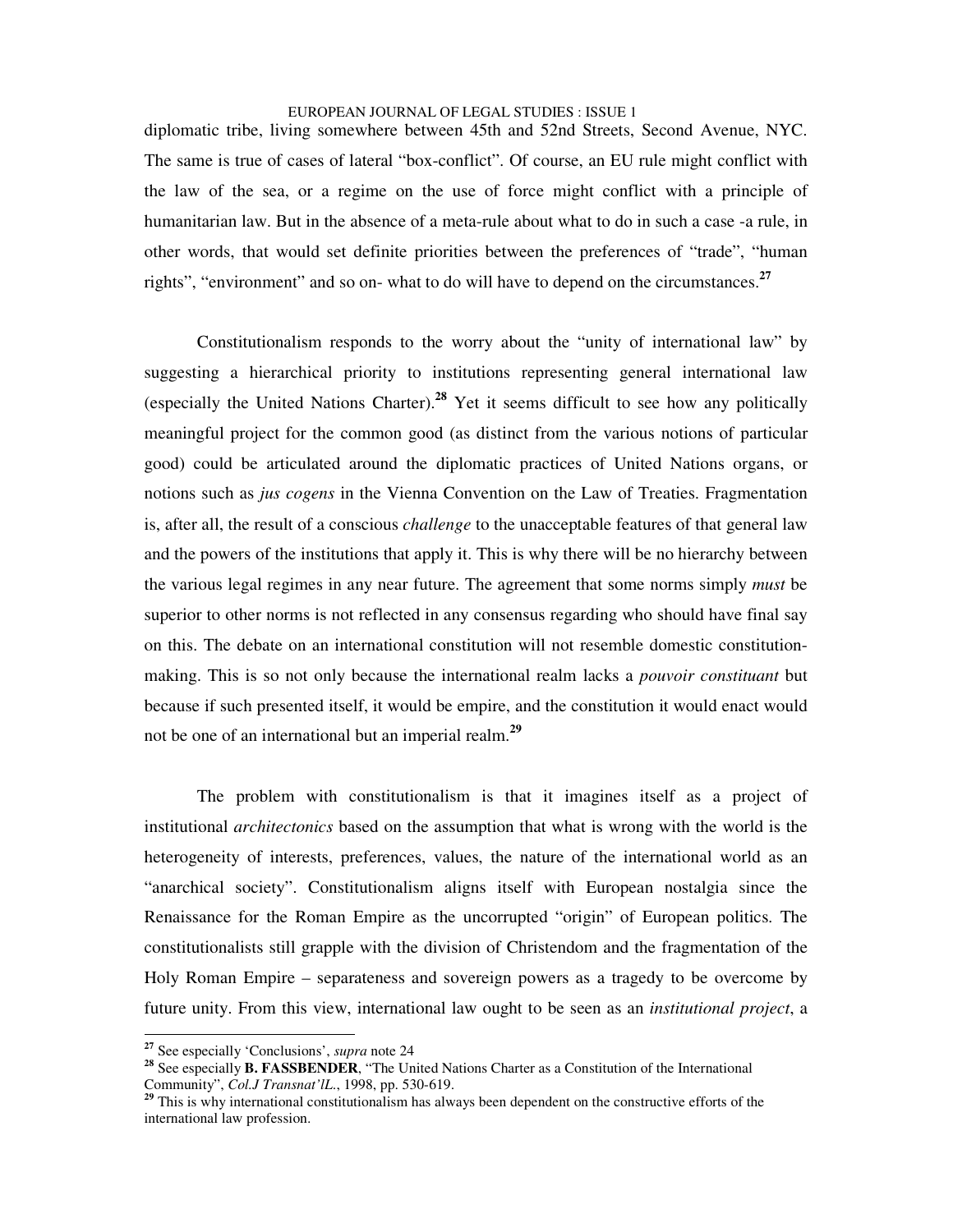project about blueprints for perpetual peace, *civitas maxima*, and world government. This is why no law review article seems credible unless it ends with an institutional proposal. No talk about the United Nations is worth its salt unless it takes a stand on the UN Reform. This quintessentially modern response to social anxiety, inspired by an 18th century legacy of rational planning and pragmatic application.

Now I am aware that I am lecturing at the outset of a new term at the European University Institute, a training ground for academic lawyers. The view I have sketched suggests that this training should be above all about institution-building and management; the professional ideal the expert at a functional organisation – perhaps the WTO, perhaps the EU, perhaps the European Court of Human Rights. These institutions embody the spirit of modern functionalism to which modern lawyers, too, should be trained. It is not surprising that this educational programme is so often dressed in the language of interdisciplinarity. And so academic lawyers painstakingly learn the new vocabularies: to speak, instead of institutions, of regimes; instead of "rules", of "regulation"; to change the language of government to "governance"; responsibility to "compliance"; lawfulness to "legitimacy", and, finally, to think of international law as a kind of "international relations". **30**

Through this vocabulary, law is finally drained out of international law, conceived as a professional technique for the management of values, purposes, ideals. For the managerial sensibility law was anyway always only a second best, a pointer to good purposes, but pointless if those purposes were known, and harmful if poised against them. To be a lawyer would be to exist as a cog in the regime-machine, thoroughly committed to the fulfilment of that value, purpose, or community, assumed to exist *outside the regime,* as a condition of its possibility and thus outside of critical reflection.

But this creates two problems: Which value (box) to choose? And how to translate it into determinate policy-decisions? We often concentrate only on the first difficulty – as I have done in this talk, too. Should legal training be about human rights or trade? In what ratios should students receive European law and international law? We feel that much depends on such choices, the management of fragmentation at the level of the Law School. But I am

<sup>&</sup>lt;sup>30</sup> For the political these significance of this linguistic transformation, see my "Miserable Comforters. International law as New Natural Law", in **P. KORKMAN**, *Universalism in International Law and Political Philosophy*, 2007 (forthcoming).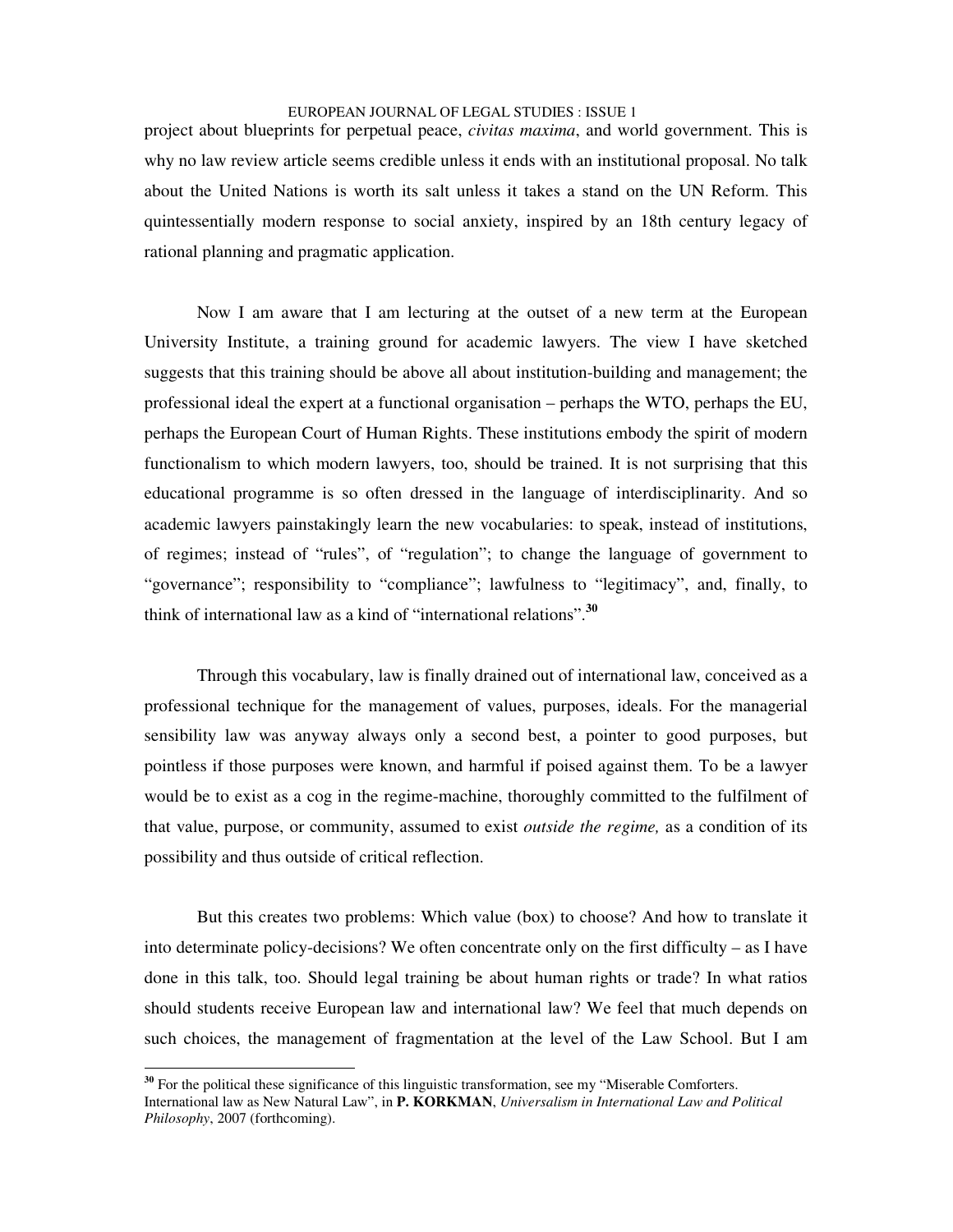uncertain about the crucial nature of those choices. For there is another, at least equally untractable problem, namely how to obtain access to what such values or boxes mean in practice? After all, each of them is conflictual and indeterminate. There is always a majority and minority view of what they mean -or ought to mean- in practice. Which means that even if you chose "human rights" as the appropriate box of expertise, you would still not know whether to favour the right of privacy or the freedom of speech, the freedom to act or the freedom to be safe from other peoples' acting. And is free trade after all about creating wealth or eradicating poverty, aggregate utility or distribution? And what are the purposes of criminal law - peace or justice? And so on. To solve such questions, each regime -each boxmust refer to the discretion of its managers. The rule by the regime is always rule by the structural bias in the relevant form of expertise. It may be that the box you choose as your field of specialisation will determine what kinds of decisions you will make in the future, how your professional life will turn out. But it may equally well be that it is you who decides what it means to say "human rights", or "security", or "free trade". Let me retrace a bit.

This kind of critique of values and purposes – drawing attention to their conflictual and indeterminate nature, and to the *hubris* involved in thinking that they could rule the world, resembles the critique of *Schwärmrei* that was the core of Immanuel Kant's political work. Against the popular misconception that it is some critical legal studies extravaganza, one cannot emphasise too much that every aspect of the indeterminacy of values and purposes was already laid out in Kant's attack on both the empirically oriented natural law of Pufendorf and the tradition of civil philosophy on the one hand, and on the abstractions of Wolffian scholasticism on the other.<sup>31</sup> Against them, Kant conceived his strong legalism. Law as the protector of freedom against the projects of unfreedom that were the efforts to think of human beings as objects of management, best visible in the management of absolutist States. But Kant's legalism is not – as it is often believed – a legalism of rules or institutions. It is a legalism of the legal mindset. **<sup>32</sup>** Rules are a helpful reference but in themselves, far from sufficient. In Kant's vivid language:

**<sup>31</sup>** For a useful discussion of the two streams of German natural law in the 18th century, see **I. HUNTER**, *Rival Enlightenments. Civil and Metaphysical Philosophy in Early Modern Germany*, Cambridge University Press, 2001.

<sup>&</sup>lt;sup>32</sup> The text below follows largely my "Constitutionalism as Mindset: Reflections on Kantian Themes About International Law and Globalization", *Theoretical Inquiries in Law*, 2007, pp. 9-36.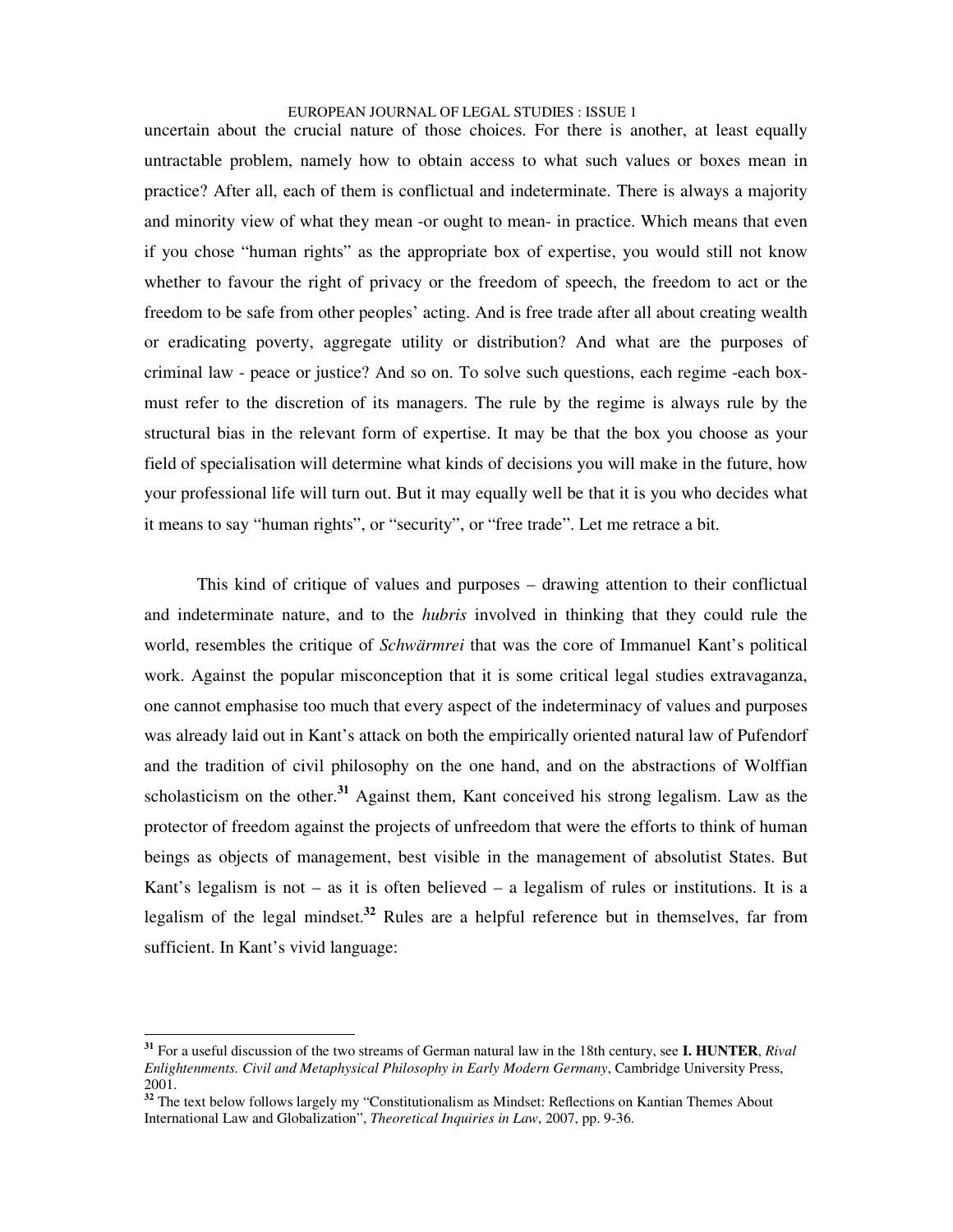"A physician therefore, a judge or a statesman, may have in his head many admirable pathological,

juridical or political rules, in a degree that may enable him to be a profound teacher in his particular science, and yet in the application of these rules he may very possibly blunder—either because he is wanting in natural judgment (though not in understanding), and whilst he can comprehend the general *in abstracto*, cannot distinguish whether a particular case *in concreto* ought to rank under the former; or because his faculty of judgment has not been sufficiently exercised by examples and real practice". **33**

But if the rules of law do not spell out the conditions of their application, then their virtue cannot rest on what their words mean or on what they purport to achieve in practice. "Rules" are just like "policies", "objectives" or "values" – open-ended and conflict with each other. No abstract description of a box translates automatically into action. To think otherwise was precisely the illusion that Kant detected in all previous thought. It was not a politically innocent illusion; the *ancien regime* stood on it, the illusion that social conflict was already settled in some ideological heaven and that the only task for the lawyer was to bring it down so that everyone could bow to its hierarchies. *A Versailles of the imagination.* By contrast, Kant invites us to refuse to believe in our having access to such heaven when only correctly managed. Instead, what we do have access to is our freedom that in social life means our autonomy from other people's projects. There never lacked projects for enlisting freedom for this or that cause. But law is not one of those. Instead, it is a standpoint, or a language, through which those projects may be subjected to critical analysis. Law is that which is precisely *not* constrained in a box – including, of course, the box of the nation-State. This is why Kant saw all law as aiming to become universal law and a lawful external environment a precondition for legality at home. **34**

This redefines legal training as education not in box-management but in critical sensitivity to the contexts in which lawyers are called upon to act as professional wielders of power. Where managerialism thinks of the legal judgment as a product of regime-rationality, and thus attributable to the institution, or to technique, Kant sees the judgement as the original product of the decision-maker, and thus attributable to that person. Against managerialism as ideology, law is enlightenment as responsibility, but not as any particular meaning of a text or practice, nor as a systemic effort to apply some external objective, purpose, or value. Instead, it would have to be law as a *mindset* with which the law-applier approaches the task of

**<sup>33</sup> I. KANT**, *Critique of Pure Reason* [1781], Vasilis Politis, Everyman's, 1991, pp. 140-141, A132-34.

**<sup>34</sup>** See, **I. KANT,** "Perpetual Peace", in *Political Writings*, 2nd ed., Hans Reiss, Cambridge University Press, 1991, pp. 107-108.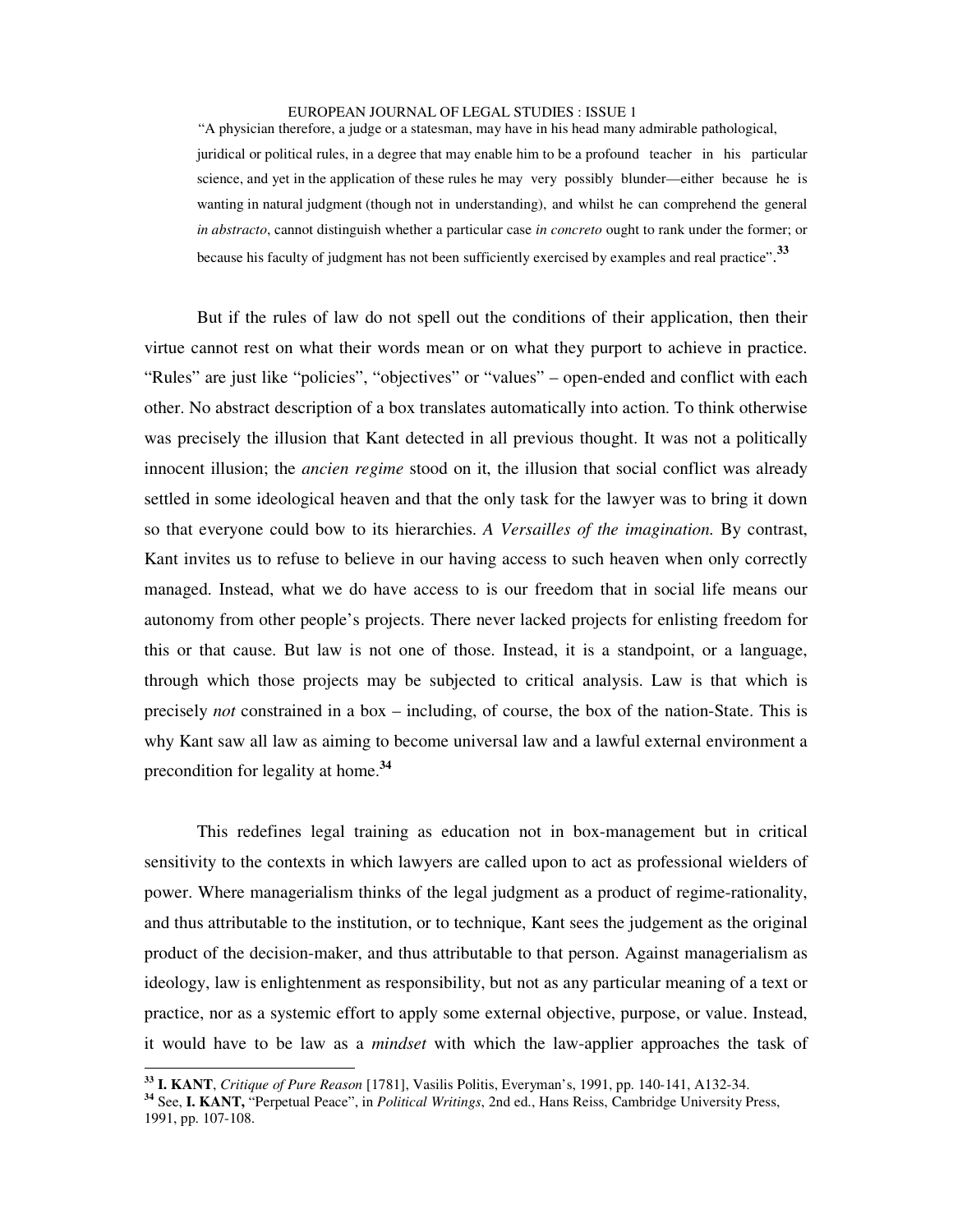judgement within the narrow space between fixed textual understandings (positivism) on the one hand, and predetermined functional objectives (naturalism) on the other, without endorsing the proposition that the decisions emerge from a "legal nothing" (decisionism). I think about this in terms of the spirit of the legal profession, and the aim of legal training.

It is, I suppose, with this in mind that in 1795, observing the French Revolution, Kant made the distinction between the "*political moralist*" and the "*moral politician*." **<sup>35</sup>** The former, he wrote "makes the principles subordinate to the end." **<sup>36</sup>** These ends have no independence from the ends of *some* people, namely, those managing the regimes and their advisers. Kant stresses the degree to which political moralists are enchanted by their "realism," that always enables finding a strategic consideration to justify coercing other people. For Kant, their particular vice is viewing society -that is, other human beings- as objects for external purposes – that is to say, not ends in themselves. And when those others, the objects of what I see as the right purpose, realise that they are no longer treated as free, Kant writes, they "become, in their own eyes, the most wretched of all earthy creatures". **37**

Against managerialism, Kant endorsed the mindset of the *moral politician*, the actor conscious that the right judgement cannot be reduced to the use of instrumental reason. Instead, in judging, that person would seek to act as what Kant calls a "genuine republican" – that is, someone who sees it as his or her task to encompass the perspective of the whole. **38** And how is that possible? As is well-known, Kant's political theory is complemented by his analysis of the faculty of imagination operative in aesthetic judgement. **39** Such judgement -for instance, awe before the Brunelleschi Cupola- cannot be subsumed under a rule but it is not just a subjective whim either. For it claims general assent somewhat like the legal judgement, too, claims it. To say, "this is valid law" is not to say this is *good* or *useful* or *something I happen to desire*. None of us as lawyers would mistake a sentence about valid law to be only about social objectives or states of mind. And yet, we puzzle over what legal "validity" -the

**<sup>35</sup>** For this link, see **A. TOSEL**, *Kant revolutionnaire : Droit et politique*, Paris, PUF, 1990, pp. 19-21.

**<sup>36</sup> I. KANT**, *Perpetual Peace*, at pp. 118-1121.

**<sup>37</sup>** *Ibid.*,*.*p. 123.

**<sup>38</sup>** *Ibid*., pp. 116-125, especially at p. 122.

**<sup>39</sup> I. KANT**, *Critique of the Power of Judgment*, Paul Guyer, Cambridge University Press, 2000. For the suggestion that the Third Critique forms the core of Kant's political theory, see especially **H. ARENDT**, *Lectures on Kant's Political Philosophy*, Chicago University Press, 1982. But see also **A. RENAUT**, *Kant aujourd'hui*, Paris, PUF, 1997, pp. 405-415.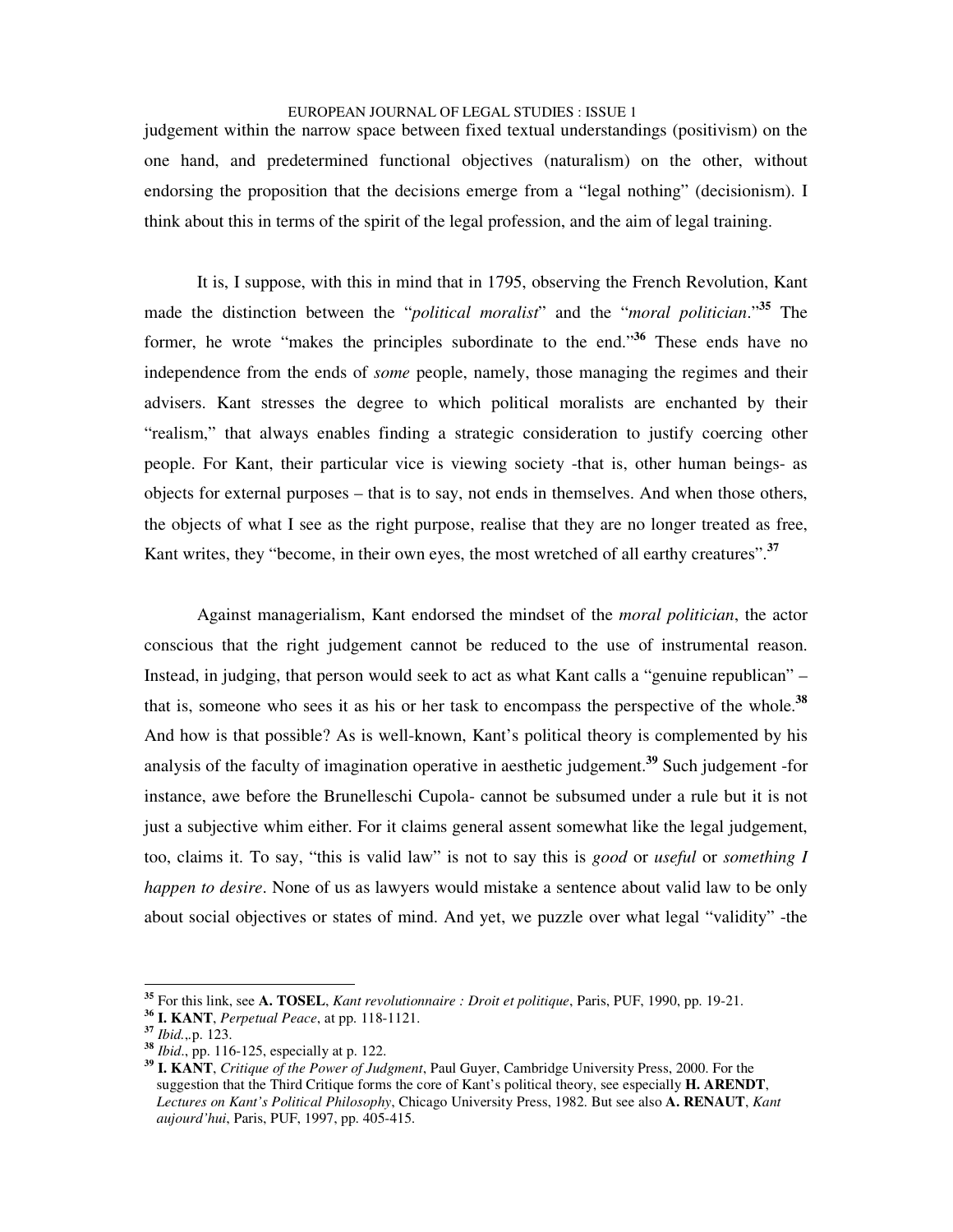## EUROPEAN JOURNAL OF LEGAL STUDIES : ISSUE 1 legal *proprium*- might mean. What is it, that differentiates the lawyer from the trade expert, the human rights expert, the environmental specialist, or the international relations scholar?

Contemporary constitutionalists sometimes take Kant's aesthetic move literally, and describe law as the practice of creating coherence out of the disparate materials that positive law is: law as commitment to *system*. But this is too tranquil an image, a scholar's image that looks away from the complex play of power in which lawyers and Kant's moral politicians act. There is no innocent standpoint, no meeting of horizons at some moment of brilliant hermeneutic reflection. Some will continue to win, others to lose. Losing consciousness of this is perhaps the worst possible contribution a lawyer can make. Therefore, I want to look at something else in Kant. Not law as the narrating of social power in its most coherent terms in the seclusion of the scholar's chamber or behind the official edifice of the Bar – but law as the platform on which social conflict is articulated. Today, that articulation takes place in the debates about what "human rights", "trade", "security" or indeed "Europe" and "the world" should *mean* and how they ought to relate to each other. To wage that debate in terms of "law" means to wage it with the effort of not being confined in any such box *a priori*, in not thinking of oneself as merely the mouthpiece of this or that series of preferences but of thinking of oneself -and thus others, too- as "free" in the (Kantian) sense of being able to take distance from those preferences and to seek to encompass the "whole". This is what Kant's moral politicians do when they seek to act as "genuine republicans", trying shake off sectarian interests, and advance the good of "all".

The positive freedom provided by the technical boxes offers a way to govern societies. From the box-perspective, all human beings appear in a particular light; in terms of what role they occupy in the advancement of the box-substance; active or passive, positive or negative. However, it follows from conflictual nature of the boxes available to us, and the indeterminacy of each of those boxes, that we are never simply playing the roles, robots programmed to behave in particular ways. There is no one spot from which governmentality occurs, no determinate hierarchy or project from which subject-constitution should take place. If there is structure, there is also the indeterminacy of structure, the dangerous supplement, the crack in the mirror, the human stain. What if trade *is* human rights? What if environment *is* resource distribution? What if sovereignty *is* intervention? What if what is black is white and freedom is possible only through constraint? Last year the British High Court described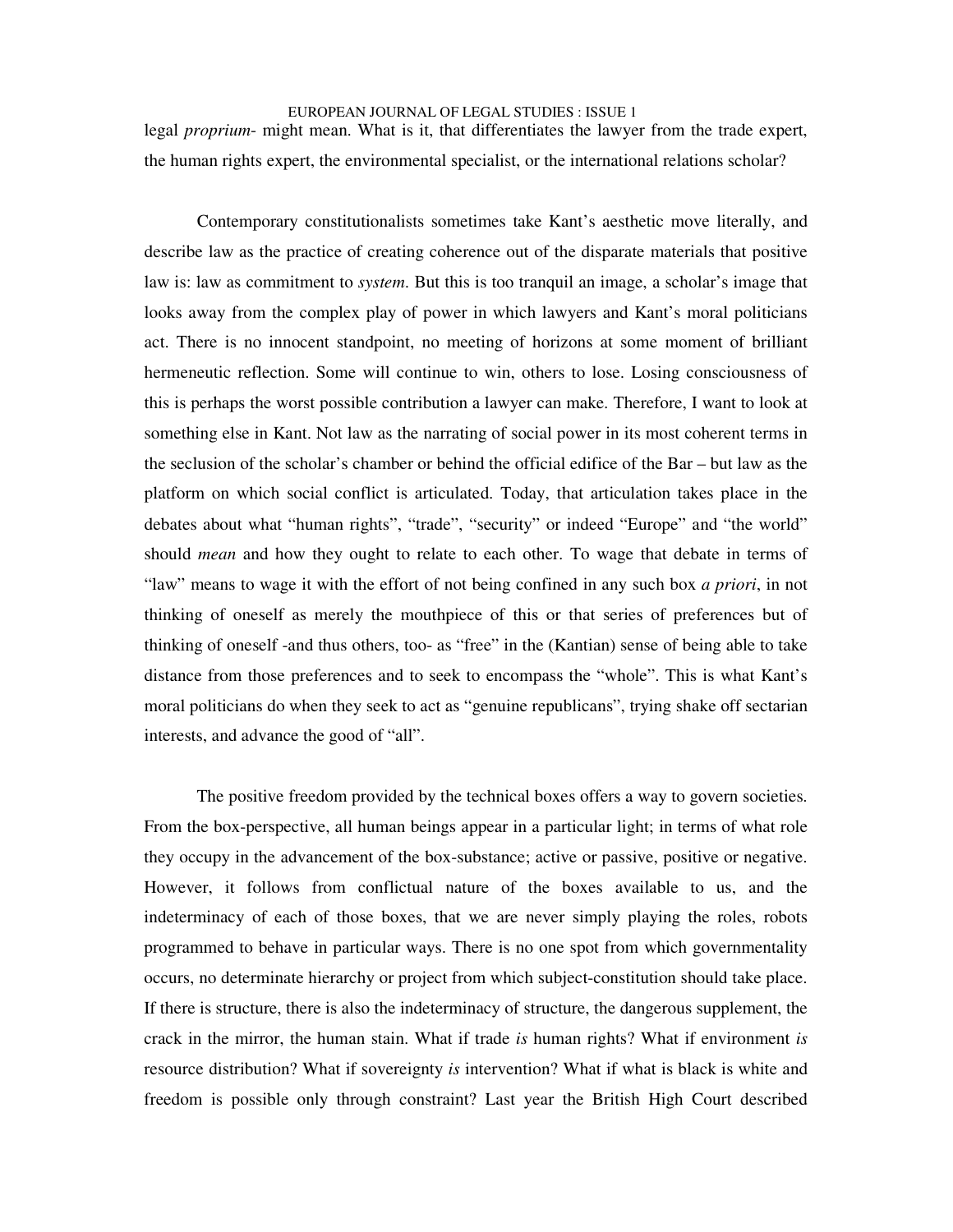*incommunicado* detention in Iraq as a measure to protect human rights. Well, then surely everything remains open for justification and contestation. No box is sealed, what it contains depends on what we put inside.

This is why legal education ought not to be about learning rules or principles or telling the stories of political societies in their most coherent light. Instead, it could be about retelling social histories and institutions constantly anew. Look at the EU -it has been told as a peacemaking pact, a customs union, and an agency for protecting fundamental rights, each such retelling pointing to a new form of expertise, a new bias, above all new subject-positions, new perspectives from which European power may be both exercised and criticised. Liberal hermeneutics is wrong in characterising the ideal legal sensibility as that of a scholarly Hercules having all the time in the world to write a chain novel out of law. But I do think it is right in suggesting that law is about *narrating*. Through law, we sometimes describe our societies in terms of rights-bearing individuals acting upon each other, sometimes as goods, services and capital crossing frontiers. Sometimes we describe the world of political alternatives in terms of environmental degradation, globalisation of democracy, a place of terror or one of sexually transmitted disease. We situate events sometimes in national histories, sometimes in world history. Each such telling is an intervention in the world that makes some things visible, renders other things invisible.

The boxes of which I have spoken consist of more or less firmly rooted vocabularies, preferences institutionalised as parts of what lawyers do, and ideas about how they ought to be educated. Although they are part of international law, they do not exhaust its meaning. As a practice of "moral politics" I see international law as a project that uses those vocabularies and other vocabularies- in order to tell stories that seek to appeal to *everyone*, that keep alive and strengthen the ideas of freedom, equality and universality – and all the familiar virtues of the "inner morality of law". These ideas cannot be reduced to institutional architectures or particular projects, but they cannot be upheld without such institutions and projects, either. But when an institution becomes "part of the problem", and projects freeze into systems of preference, it is time for international lawyers to take a distance from the institution and to reimagine the project.